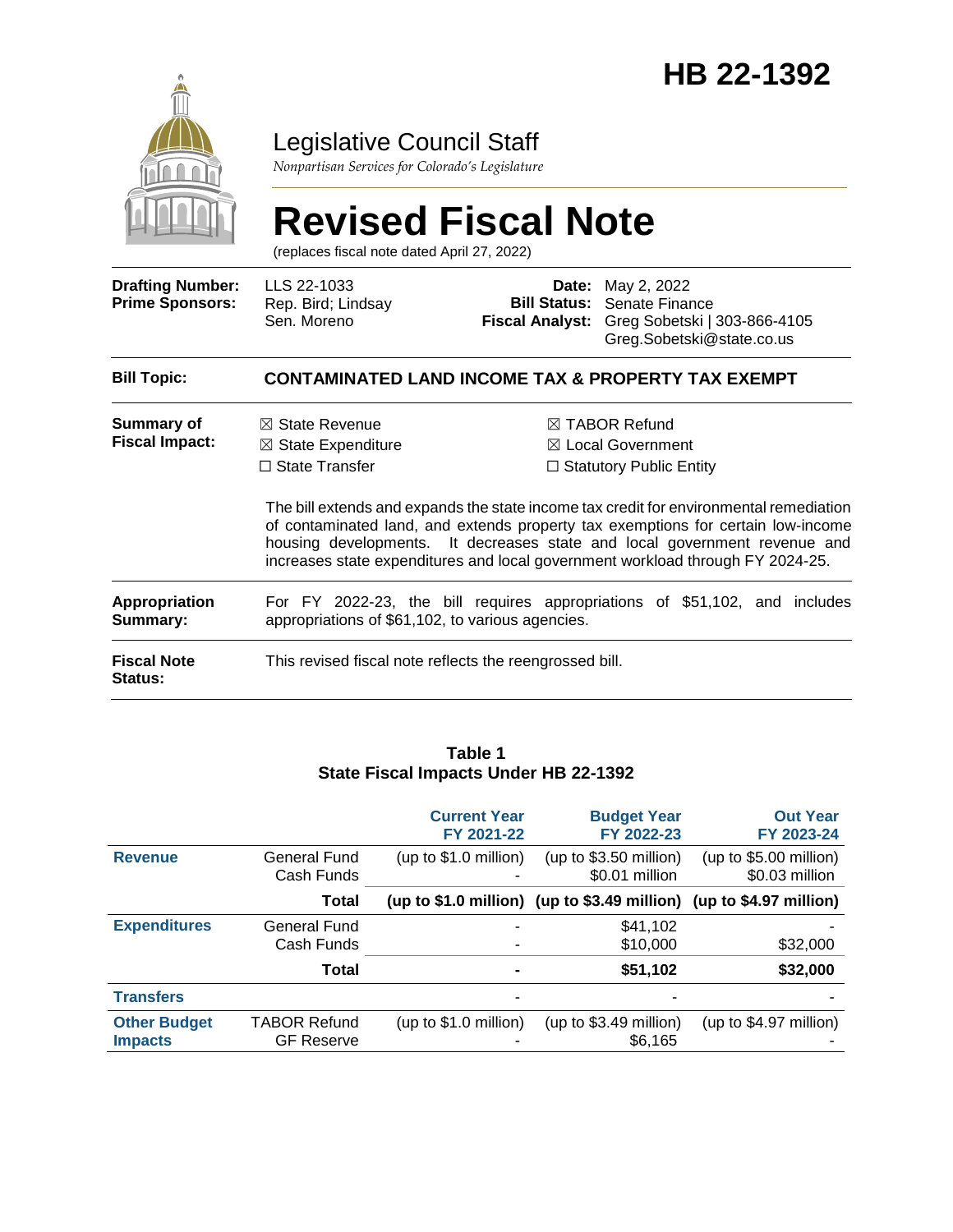### Page 2<br>May 2, 2022 **HB 22-1392**

#### **Summary of Legislation**

The bill makes changes to the state income tax credit for environmental remediation of contaminated land, and to state property tax exemptions for certain low-income housing developments, as discussed below.

**Income tax credit for environmental remediation of contaminated land.** The credit is scheduled to expire after tax year 2022 under current law. The bill extends the credit for two years to include tax years 2023 and 2024.

Under current law, claims for the credit are required first to be certified by the Hazardous Materials and Waste Management Division in the Department of Public Health and Environment (CDPHE). Beginning in tax year 2022, the bill increases the amount of credit that the CDPHE may certify each year from \$3 million to \$5 million. Of the capped amount, \$2 million is reserved only for projects in a rural community, meaning a municipality or unincorporated area of a county with a population of less than 50,000 people located outside of the Denver Metropolitan Area, defined to include Denver; Broomfield; Adams, Arapahoe, Boulder, and Jefferson counties; and Douglas County except for Castle Rock and Larkspur.

Under current law, credits are limited to \$525,000 for each approved remediation, and are equal to 40 percent of the first \$750,000 of remediation costs, plus 30 percent of the next \$750,000 of remediation costs. For income tax year beginning in 2022, the bill allows credits of up to \$675,000, equal to 50 percent of the first \$750,000 of remediation costs, plus 40 percent of the next \$750,000 of remediation costs, for each approved remediation in a rural community.

Under current law, the credit is nonrefundable, but may be transferred between taxpayers. The bill makes administrative changes to the transfer procedures to clarify the relationship between the taxpayer who is awarded the credit, the transferee, the CDPHE, and the Department of Revenue (DOR). Under current law, certain entities that do not pay taxes may be certified for a transferrable expense amount, which may be transferred to a taxpayer and used like a tax credit. The bill broadens the list of entities that may be awarded a transferrable expense amount to include school districts, charter schools, special districts, higher education institutions, quasi-governmental entities, and public corporations.

**Property tax exemptions.** Current state law allows a property tax exemption for certain low-income housing developments, including housing for disabled seniors, transitional housing developments, and other housing developments serving low-income residents. Current state law allows a 15-year exemption. The bill allows the exemption for 15 additional years, or 30 years total, for properties that qualify for an extended use period income tax credit under the federal internal revenue code.

#### **Background**

The Office of the State Auditor completed a tax expenditure evaluation of the income tax credit for environmental remediation of contaminated land in January 2022. The evaluation report is available online here:

[https://leg.colorado.gov/sites/default/files/te11\\_contaminated\\_land\\_redevelopment\\_credit.pdf](https://leg.colorado.gov/sites/default/files/te11_contaminated_land_redevelopment_credit.pdf)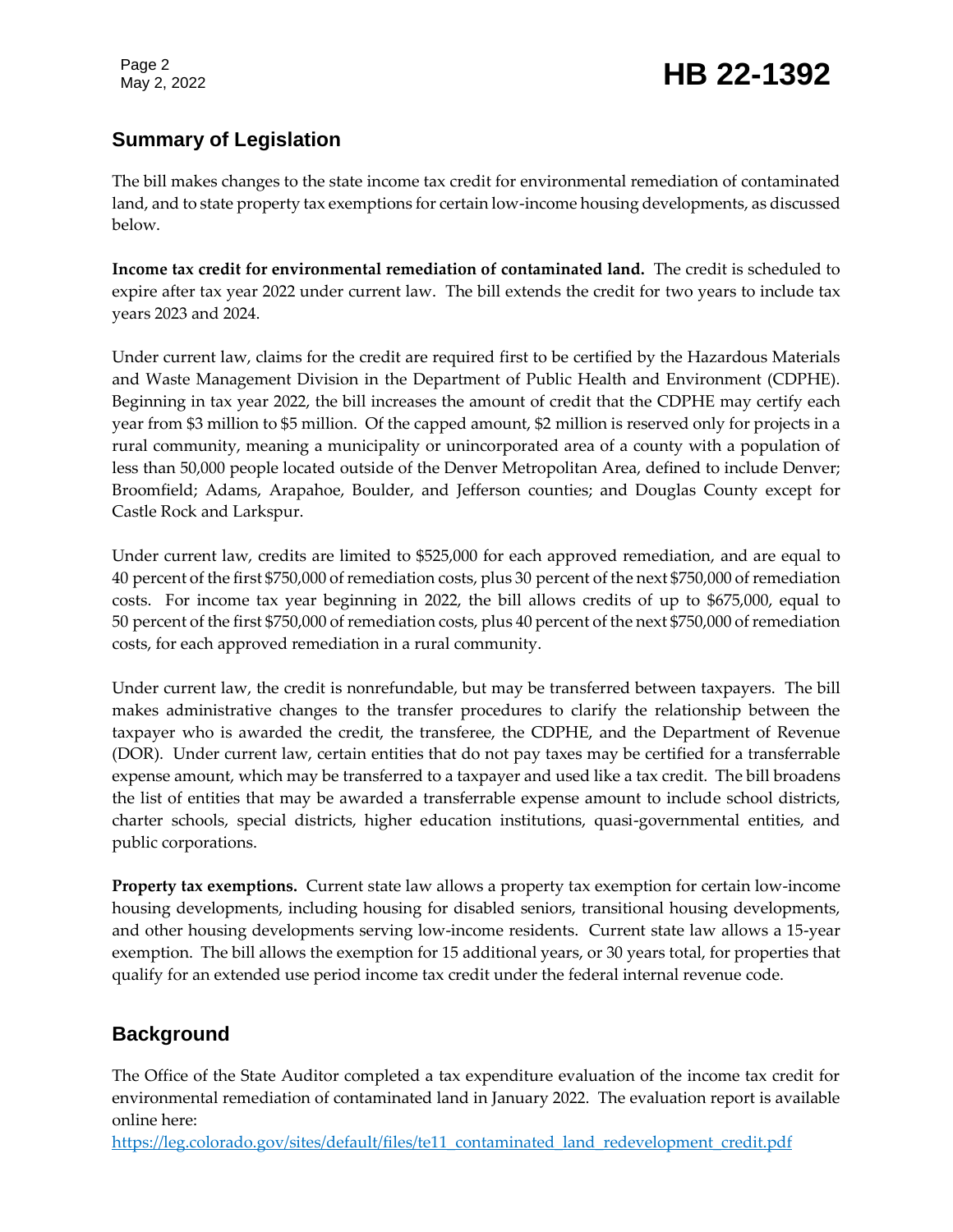## Page 3<br>May 2, 2022 **HB 22-1392**

#### **State Revenue**

The bill is expected to decrease state revenue by up to \$1.00 million in the current FY 2021-22, by up to \$3.49 million in FY 2022-23, and by up to \$4.97 million in FY 2023-24. The bill reduces state income tax revenue to the General Fund and increases fee revenue to the Hazardous Substance Site Response Fund; both of these revenue streams are subject to TABOR.

**General Fund.** The bill is expected to reduce General Fund revenue by up to \$1.0 million in the current FY 2021-22, \$3.5 million in FY 2022-23, and \$5.0 million in FY 2023-24. Revenue reductions are attributable to the expanded and extended tax credit in the bill. Increasing the tax credit cap in tax year 2022 will decrease state revenue by up to \$2 million, while extending the tax credit in tax years 2023 and 2024 will decrease state revenue by up to \$5 million annually. The revenue reduction for the current FY 2021-22 represents a half-year impact for tax year 2022 on an accrual accounting basis. The revenue reduction for FY 2022-23 represents half-year impacts for tax years 2022 and 2023 on an accrual accounting basis.

The revenue estimates in this fiscal note are maximum amounts if the entire amount of credit is utilized each year. Revenue reductions will be smaller than the amounts published here if fewer credits are certified, or if remediators choose to carry credits forward from year to year, rather than transferring them to other taxpayers.

**Cash funds.** Applicants for tax credit certificates for environmental remediation of contaminated land pay fees to the Hazardous Substance Site Response Fund in the CDPHE to cover the costs of processing their applications. Under current law, the CDPHE receives approximately 11 applications per year and collects approximately \$22,000 in fee revenue, or \$2,000 per application. By increasing the credit cap, the bill is estimated to result in five additional applications in FY 2022-23, increasing cash fund revenue by \$10,000. The bill extends the tax credit for 2023 and 2024, increasing cash fund revenue by an estimated \$32,000 beginning in FY 2023-24.

#### **State Expenditures**

The bill requires General Fund expenditures of \$41,102 in FY 2022-23 only, and cash fund expenditures of \$10,000 in FY 2022-23 and \$32,000 in FY 2023-24. It also increases state agency workload beginning in FY 2022-23, as discussed below.

**Department of Revenue.** The bill requires one-time expenditures to update DOR's GenTax software system for the expanded and extended income tax credit in the bill, and to perform additional testing. Programming changes are expected to require 25 hours and are performed by a contractor at a cost of \$225 per hour. Additional computer and user acceptance testing is needed to ensure that programming changes are functioning properly, requiring an additional \$35,477 in departmental expenditures.

**Department of Public Health and Environment.** Under current law, taxpayers must apply for a tax credit certificate with the CDPHE. By extending the credit, the bill increases CDPHE expenditures to process credit applications. Expenditures are paid from fee revenue credited to the Hazardous Substance Site Response Fund and are estimated to increase by \$10,000 in FY 2022-23, and by \$32,000 in FY 2023-24.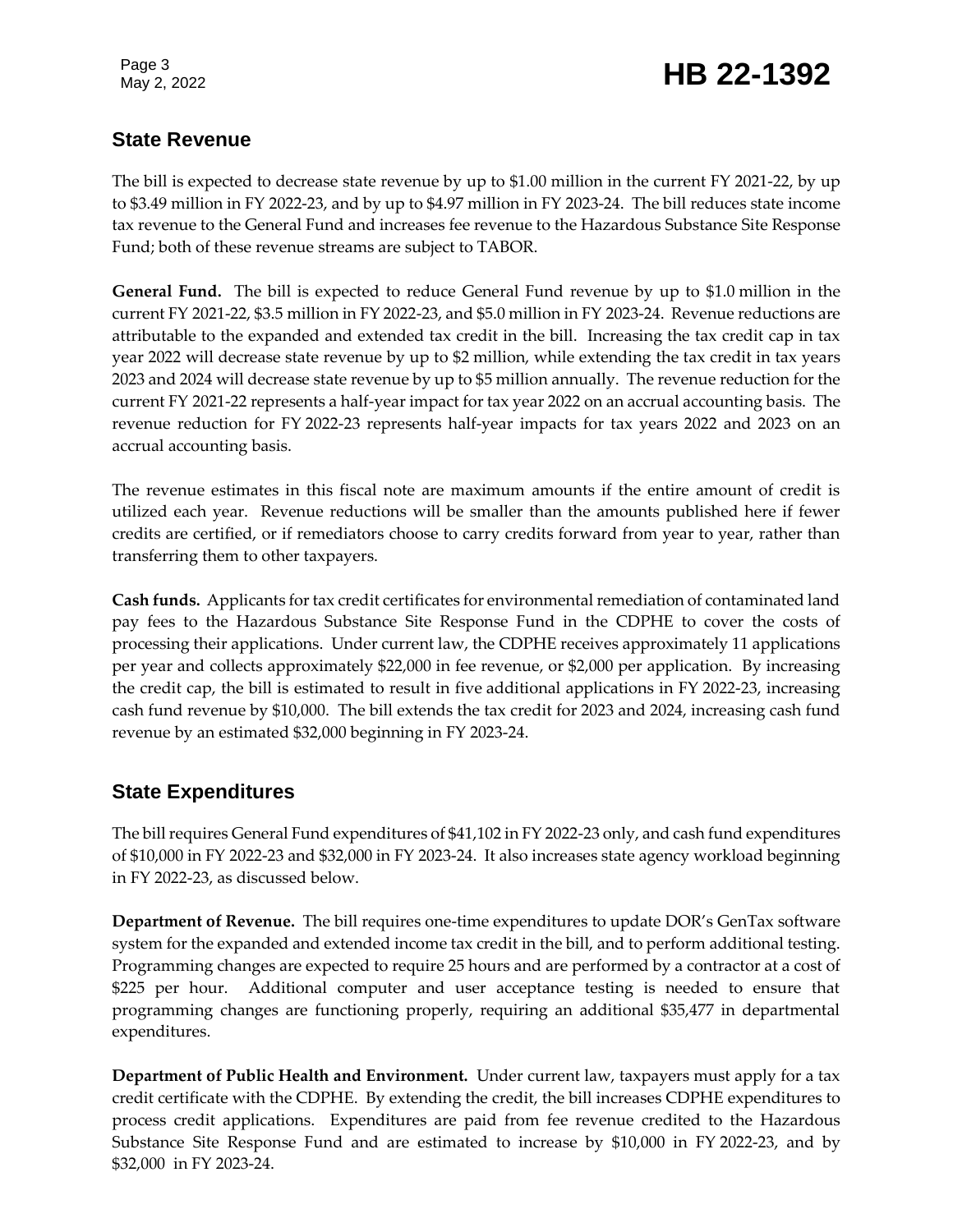**Department of Local Affairs.** The bill requires one-time workload to update manuals and training documents to reflect the ongoing change in the measure, and ongoing workload to support local government officials in implementing the policy. This workload can be accomplished within existing appropriations.

#### **Other Budget Impacts**

**TABOR refunds.** The bill is expected to decrease the amount of state revenue required to be refunded to taxpayers by the amounts shown in the State Revenue section. This estimate assumes the March 2022 LCS revenue forecast. A forecast of state revenue subject to TABOR is not available beyond FY 2023-24.

Because TABOR refunds are paid from the General Fund, decreased General Fund revenue will lower the TABOR refund obligation, but result in no net change to the amount of General Fund otherwise available to spend or save. Increased cash fund revenue will decrease the amount of General Fund available to spend or save. On net, the bill's revenue and TABOR impacts will decrease the amount of General Fund revenue available for the budget by \$10,000 in FY 2022-23 and by \$32,000 in FY 2023-24.

**General Fund reserve.** Under current law, an amount equal to 15 percent of General Fund appropriations must be set aside in the General Fund statutory reserve beginning in FY 2022-23. Based on this fiscal note, the bill is expected to increase the amount of General Fund held in reserve by the amount shown in Table 1, which will decrease the amount of General Fund available for other purposes.

#### **Local Government**

By extending certain property tax exemptions for low-income housing, the bill decreases local government revenue beginning in property tax year 2022. Property taxes for 2022 are paid in calendar year 2023. Because data on this exemption are not tracked separately from those for other exemptions, the amount of the revenue impact is assessed as indeterminate. The impact on each local government will depend on the amount of exempt property located in the taxing jurisdiction.

#### **Effective Date**

The bill takes effect upon signature of the Governor, or upon becoming law without his signature.

#### **State Appropriations**

For FY 2022-23, the bill requires appropriations totaling \$51,102 as follows:

- \$41,102 from the General Fund to the Department of Revenue; and
- \$10,000 from the Hazardous Substance Site Response Fund to the Department of Public Health and Environment.